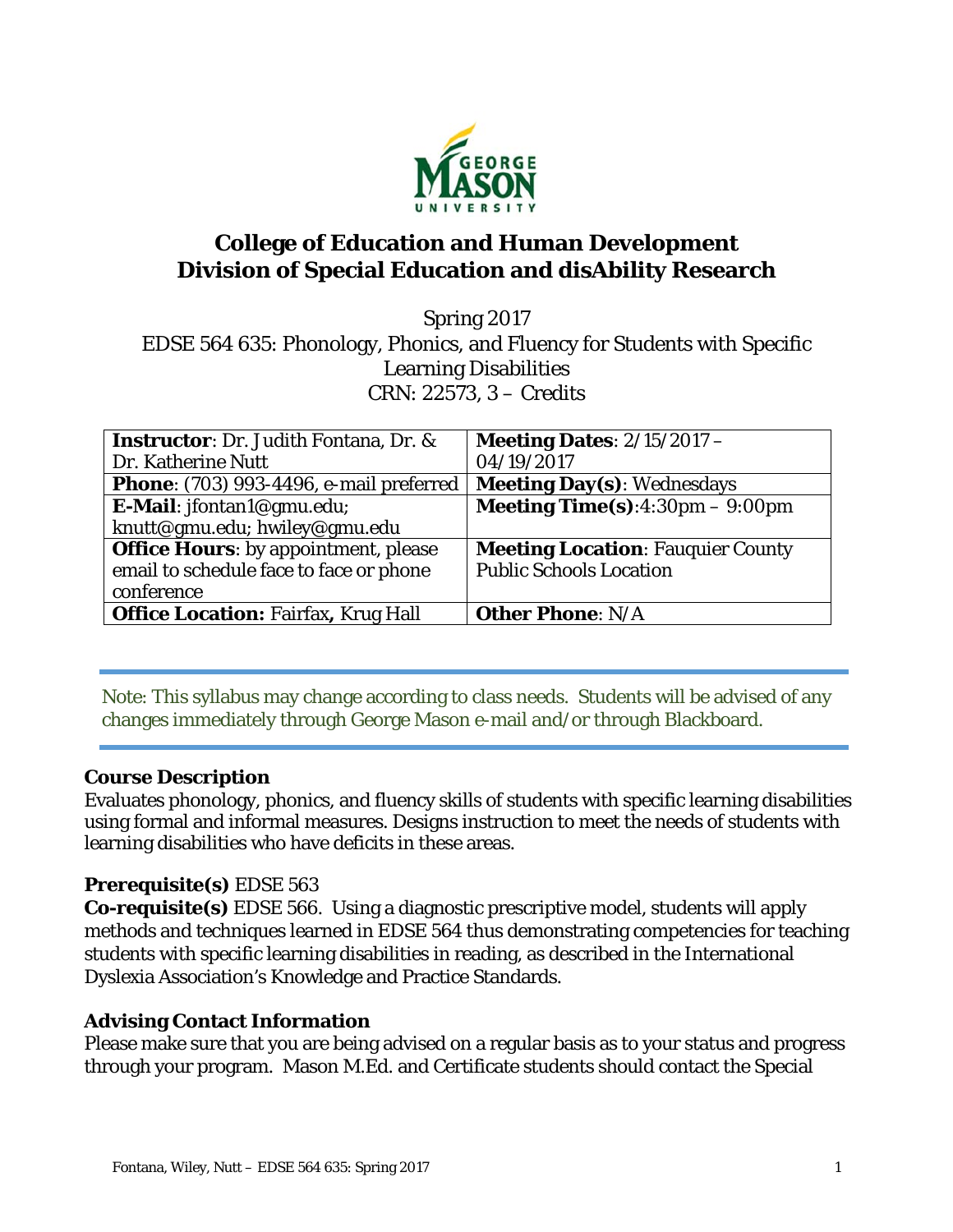Education Advising Office at (703) 993-3670 for assistance. All other students should refer to their faculty advisor.

# **Advising Tip**

Do you need to take Praxis Core and/or VCLA? For students pursuing a special education teacher licensure program, the Praxis Core or a VDOE approved substitute test should be submitted to Mason as soon as possible. Tests should be taken as early as possible since most scores must be on file when students apply for internship. Check your program plan or talk with your advisor if you are unsure what tests you need or when you will need to take them.

# **Course Delivery Method**

Learning activities include the following:

- 1. Class lecture and discussion
- 2. Application activities
- 3. Small group activities and assignments
- 4. Video and other media supports
- 5. Research and presentation activities
- 6. Electronic supplements and activities via Blackboard

# **Field Experience:**

The practicum will be accomplished via a supervised reading clinic.

**Learner Outcomes** (aligned with International Dyslexia Society Knowledge and Practice Standards for Teachers of Reading) Students will:

- 1. Identify the general and specific goals of phonological skill instruction.
- 2. Know the progression of phonological skill development.
- 3. Identify the differences among various phonological manipulations.
- 4. Understand the principles of phonological skill instruction.
- 5. Understand the reciprocal relationships among phonological processing, reading, spelling, and vocabulary.
- 6. Understand the phonological features of a second language.
- 7. Know or recognize how to order phonics concepts from easier to more difficult.
- 8. Understand principles of explicit and direct teaching.
- 9. State the rationale for multisensory and multimodal techniques.
- 10. Know the routines of a complete lesson format.
- 11. Understand research-based adaptations of instruction for students with weaknesses in working memory, attention, executive function, or processing speed.
- 12. Understand the role of fluency.
- 13. Understand reading fluency as a stage of normal reading development.
- 14. Define and identify examples of text at a student's frustration, instructional, and independent reading level.
- 15. Know sources of activities for building fluency in component reading skills.
- 16. Know which instructional activities and approaches are most likely to improve fluency outcomes.
- 17. Understand techniques to enhance student motivation to read.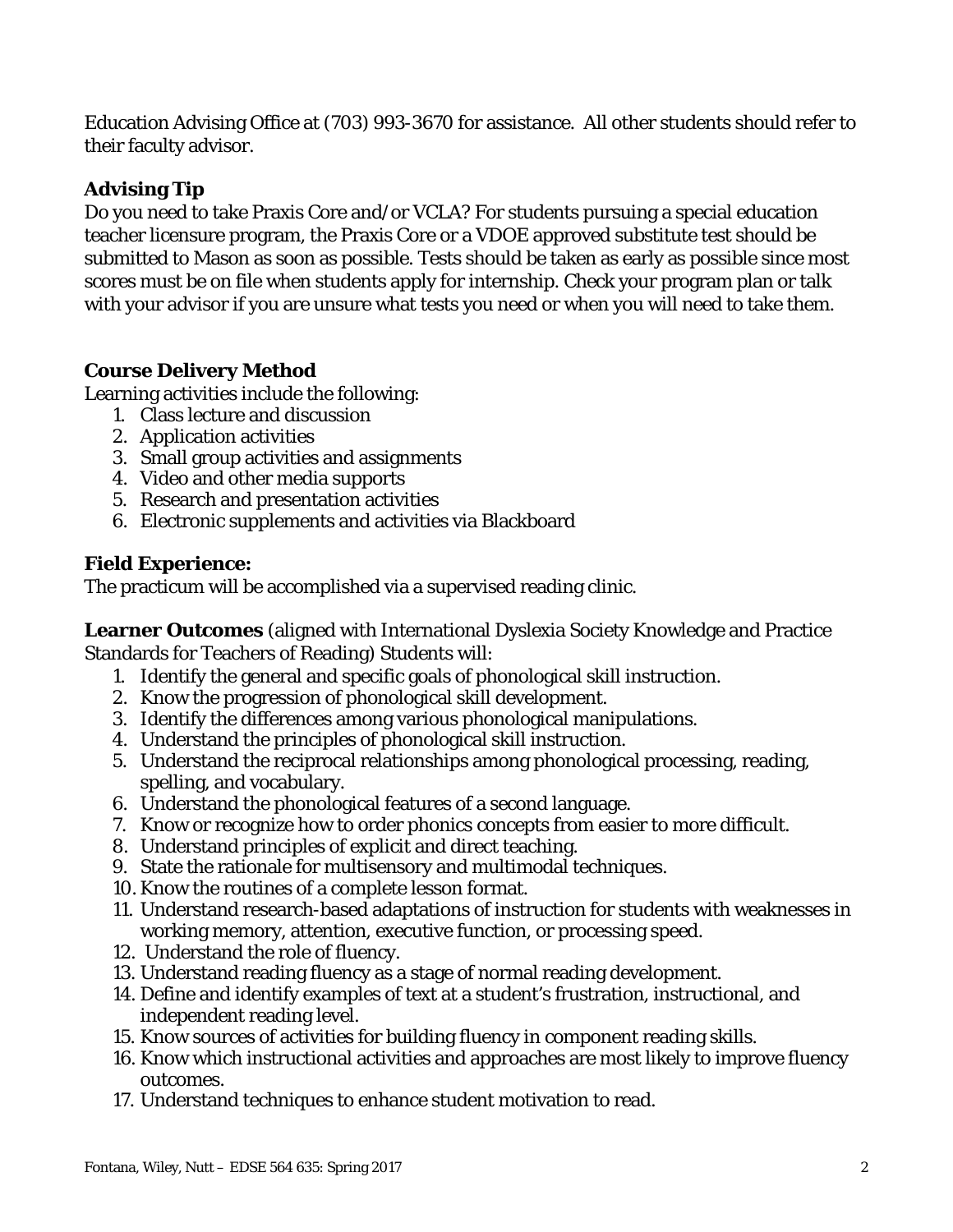- 18. Understand appropriate uses of assistive technology.
- 19. Understand the principles of progress-monitoring and the use of graphs to indicate progress.
- 20.Know the range of skills typically assessed by diagnostic surveys.

#### **Course Relationship to Program Goals and Professional Organizations**

This course is part of the George Mason University, Graduate School of Education (GSE), intensive program in Reading Disabilities. This program complies with the standards for teachers of reading established by the International Dyslexia Association. The standards addressed in this course include those related to D: Interpretation and Administration of Assessments for Planning Instruction, E-1: Structured Language Teaching: Phonology, E-2: Structured Language Teaching: Phonics and Word Recognition, and E-3: Structured Language Teaching: Fluent, Automatic Reading of Text. A: Foundation Concepts about Oral and Written Language and C: Knowledge of Dyslexia and Other Learning Disorders.

#### **Required Textbooks**

 Bloom, F. & Traub, N. (2005) Recipe for Reading: Intervention Strategies for Struggling Readers. Cambridge: Educator's Publishing Service.

Phoneme Grapheme Card Pack Large (IMSE)

IES Practice Guide: Foundational Skills to Support Reading for Understanding in Kindergarten through Grade 3. http://ies.ed.gov/ncee/wwc/PracticeGuide.aspx?sid=21

Mather, N. & Wendling, B.J.(2012). Essentials of Dyslexia Assessment and Intervention. Hoboken, N.J.: John Wiley & Sons Inc. (used in EDSE 562,563)

#### **Recommended Textbooks**

American Psychological Association*. (2010). Publication manual of the American Psychological Association* (6th ed.). Washington, DC: Author.

#### **Required Resources**

*Blackboard*: This course will be delivered face to face and on GMU's Blackboard platform. In addition, required readings are posted on the course Blackboard site. Students are required to have reliable access to Blackboard.

*Group Work*: In addition to in class group work, students will use Blackboard Collaborate and Blackboard Discussion Boards to complete assignments. If you are not familiar with Collaborate or the Discussion Boards, please complete a tutorial available on Blackboard.

*Email*: Students are required to activate, monitor, and use their GMU email accounts when corresponding in and about the course. Per university policy in compliance with federal law, faculty will only communicate with students via their GMU email accounts, and will be unable to respond to emails sent from other accounts. Any announcements regarding the course will be sent to your GMU account and will appear on Blackboard. Faculty will attempt to respond to individual emails within 48 hours, excluding weekends.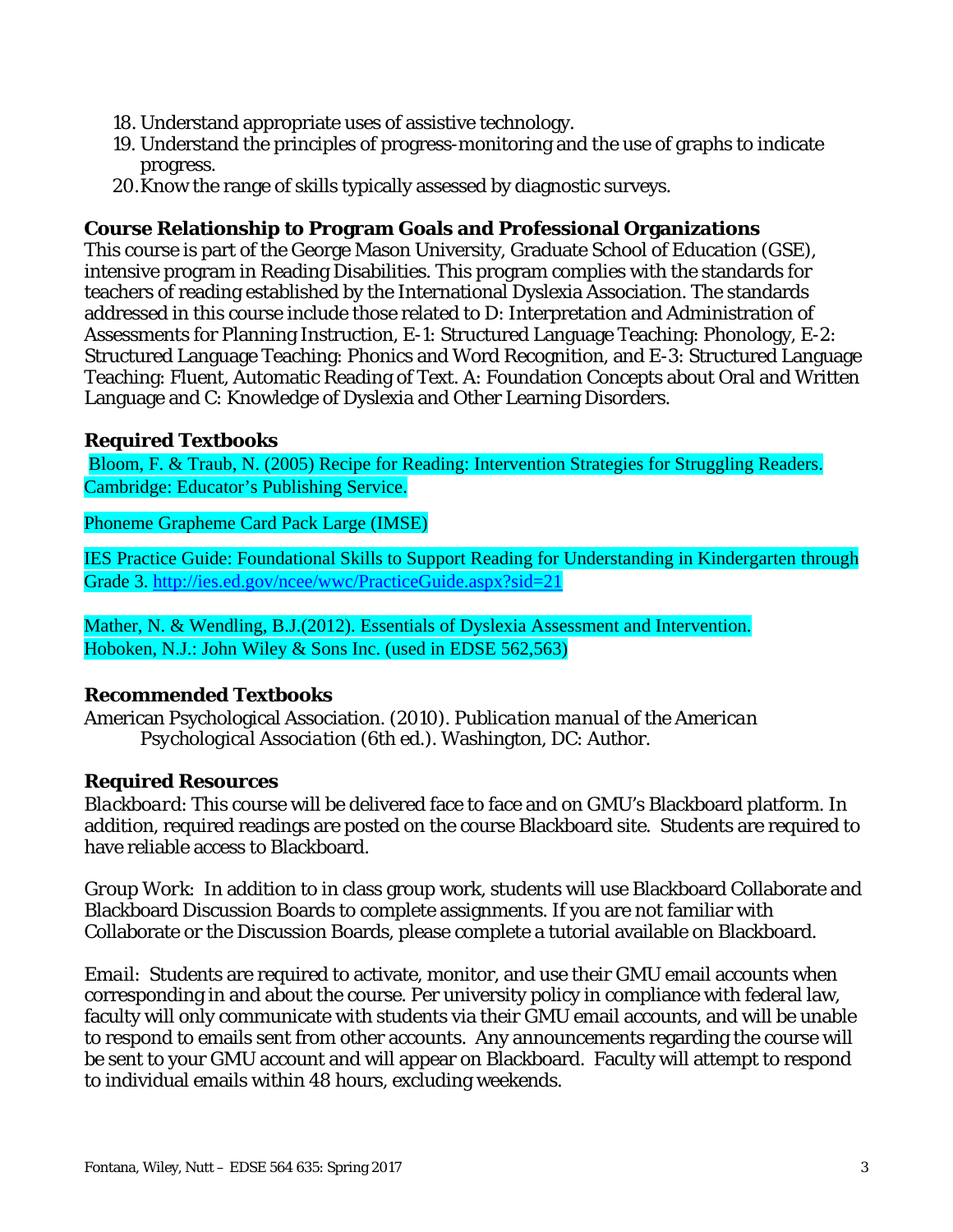# **Additional Readings**

Additional readings will be posted on Blackboard.

### **Course Performance Evaluation**

It is critical for the special education program to collect data on how our students are meeting accreditation standards. Every teacher candidate/student registered for an EDSE course with a required Performance-based Assessment (PBA) is required to upload the PBA to Tk20 (regardless of whether a course is an elective, a one-time course or part of an undergraduate minor). A PBA is a specific assignment, presentation, or project that best demonstrates one or more CEC, InTASC or other standard connected to the course. A PBA is evaluated in two ways. The first is for a grade, based on the instructor's grading rubric. The second is for program accreditation purposes. Your instructor will provide directions as to how to upload the PBA to Tk20.

For EDSE 564, the required PBA is *Case Study Analyses*. Failure to submit the assignment to Tk20 will result in reporting the course grade as Incomplete ("IN"). Teacher candidates/students have until five days prior to the University-stated grade change deadline to upload the required PBA in order to change the course grade. When the PBA is uploaded, the teacher candidate/student is required to notify the instructor so that the "IN" can be changed to a grade. If the required PBA is not uploaded five days prior to the University-stated grade change deadline and, therefore, the grade not changed, it will become an "F". Please check to verify your ability to upload items to Tk20 before the PBA due date.

# **Assignments**

# **Performance-based Assessment (Tk20 submission required)**

#### *Case Study Analysis*

Using assessment data from a case study presented to candidates of a student with a specific learning disability in reading, the candidate will interpret findings, plan for progress monitoring, and design targeted instruction.

- 1. Using case study data, accurately interpret a test and subtest scores to describe a student's patterns of strengths and weaknesses and instructional needs in the areas of phonology, phonics and word recognition, and fluency.
	- a. Provide an overall summary of the student's performance based on assessments provided. Provide a comparison to expectations for grade level for each area assessed, and then elaborate on any strengths and/or particular weaknesses the student may have.
	- b. Recommendations for Accommodation

Consider the assessment results and make a judgment about whether the student is in need of accommodations to access and/or have positive learning results in general and special curricula.

c. Recommendations for Instruction

Make recommendations for individualized instruction based on each area of weakness identified from the assessments. Instructional recommendations should be evidence-based. Consider student identified interests, learning environments, and any cultural and linguistic factors when making your recommendations.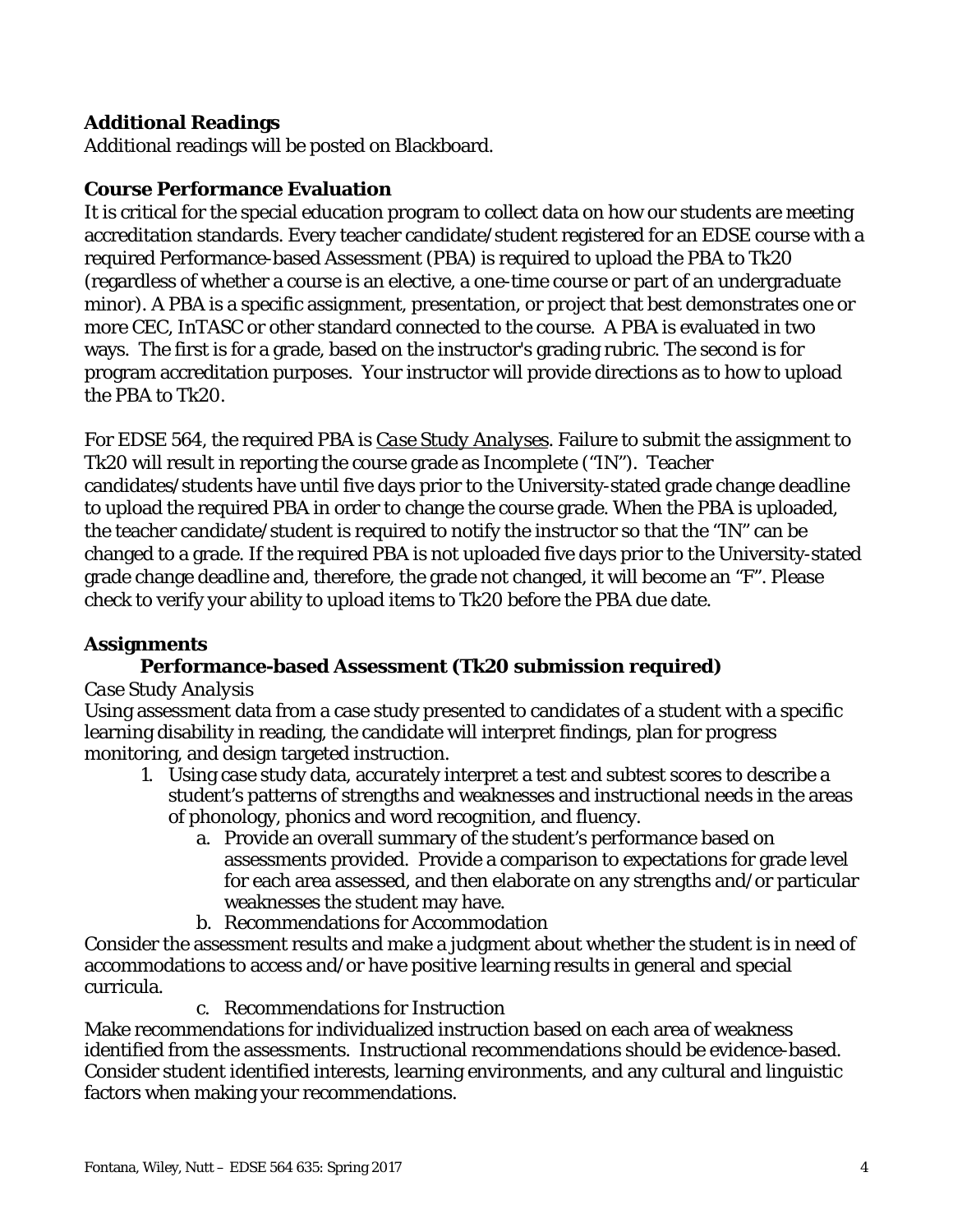- d. Identify one goal for each of the areas of phonology, phonics and word recognition, and fluency.
- 2. Instruction
	- a. Using the three goals for individualized instruction as your guide, describe a general plan for individualized instruction for the student. Include who would provide the instruction, where the instruction would be provided, and the frequency of lessons.
	- b. Design three complete lesson plans, using information from the course. One lesson should address phonology; another phonics and word recognition, and another fluency.

Progress monitoring

- a. Describe how you would use informal assessment measures (based on repeated, curriculum-based measures) to monitor the progress of the student toward the two goals you identified.
- b. Describe the probes and procedures (in brief form) that you would like to use.
- c. Identify the frequency of your assessment and how you would use the information gathered.
- d. Identify how you would make decisions about instruction based upon the data gathered.

#### **College Wide Common Assessment (Tk20 submission required)**  $N/A$

### **Performance-based Common Assignments (No Tk20 submission required.)**  $N/A$

# **Other Assignments**

Test Review Activity—Candidates will review standardized tests and subtests related to phonology, phonics and word recognition, and fluency. In an essay critique, candidates will identify rationale, purposes, scores, and instructional information for at least two standardized reading tests. In addition, candidates will comment on feasibility and use of information in structured supplemental instruction.

Assistive Technology—Candidates will review and evaluate a variety of assistive technologies for reading. Candidates will identify purpose, contextual needs, and cost of devices, as well as feasibility of use in a general classroom and in structured supplemental instruction. Finally, candidates will describe the impact of the use of the device on long-term reading outcomes for students with learning disabilities.

#### **Course Policies and Expectations**

#### **Attendance/Participation**

Attendance and Participation (25 points): Attendance is critical and class time will provide opportunities for (a) demonstration, (b) hands-on activities, (c) reflection on readings, class activities and assignments, and (d) applications or extensions related to assigned readings. Active participation in all activities is expected and will be evaluated. In-class activities will build upon readings. Occasionally student products will be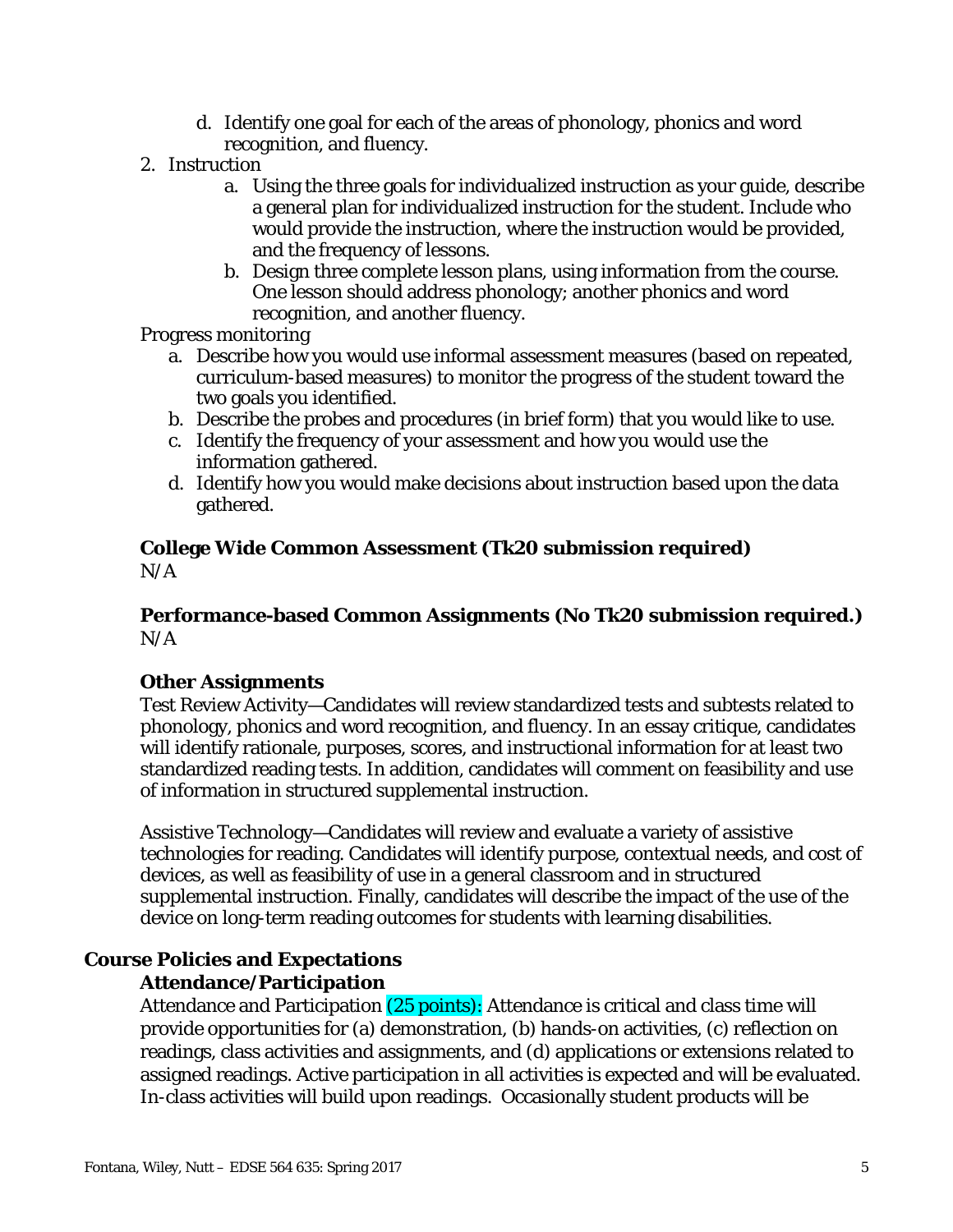generated and used to document participation. There will be no opportunity to make up points awarded for student products generated during class time.

Each student is allowed one absence with no deductions. Two tardy/early departures are equal to 1 absence. Beyond that, one point will be deducted for each absence, up to a total of 10 points. Please communicate with your instructor as soon as possible prior to any/all tardy and absences.

Class Participation Rubric:

| Excellent (9-10)                      | Competent $(7-8)$        | Minimal (5-6)                  |
|---------------------------------------|--------------------------|--------------------------------|
| The student:                          | The student:             | The student:                   |
| Actively questions,<br>$\bullet$      | Occasionally questions,  | Seldom questions,<br>$\bullet$ |
| observes and reflects on              | observes and reflects on | observes and reflects on       |
| readings and                          | readings and             | readings and                   |
| discussions                           | discussions              | discussions                    |
| Participates actively In<br>$\bullet$ | Participates actively In | Does not participate           |
| small group activities                | small group activities   | actively In small group        |
|                                       |                          | activities                     |

# **Late Work**

Assignments are due on the date indicated in the syllabus. If your instructor changes the due date for reasons related to student need in the course, the change will be discussed in class, posted on the Blackboard site, and confirmed in an email to all students. Work turned in late will incur a 10% point deduction for each day late.

# **Grading Scale**

| <b>Graduate Grading Scale</b> |           |  |
|-------------------------------|-----------|--|
| A                             | 95-100%   |  |
| $A -$                         | 90-94%    |  |
| $B+$                          | 86-89%    |  |
| B                             | 80-85%    |  |
| $\mathbf C$                   | 70-79%    |  |
| $\mathbf{F}$                  | Below 70% |  |

# Grades of A and A-

A grade of A or A- indicates that a student has performed at an exemplary level. The "A" range student participates actively and thoughtfully in class discussions and activities; completes all course readings and assignments in a timely and professional way; shows coherence and thoroughness in planning; writes well-organized papers; consistently demonstrates the ability to make connections between theory and practice; and meets the general requirements and guidelines of the course, as listed below. The instructor reserves the right to award an A+ to students who consistently exceed basic course requirements.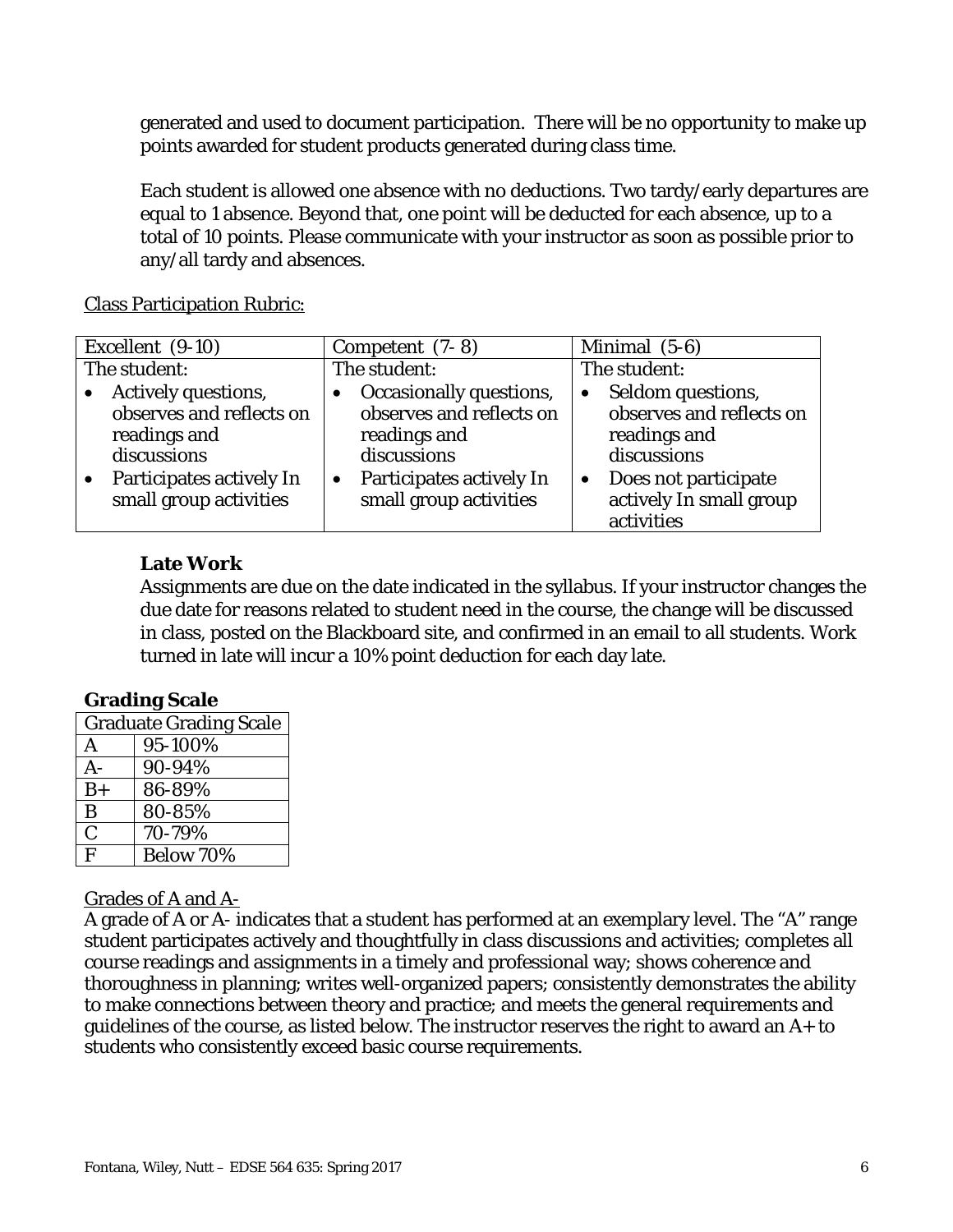| Evaluation:                                       |               |
|---------------------------------------------------|---------------|
| <b>Assignments/Grading</b>                        | <b>Points</b> |
|                                                   |               |
| <b>Class Attendance and Participation</b>         | 25            |
| 1. Test Review Activity                           | 15            |
| <b>Assistive Technology Review Activity</b><br>2. | 15            |
| 3. *Designated Performance-Case                   | 45            |
| <b>Study Analysis and Instructional</b>           |               |
| <b>Plan</b>                                       |               |
|                                                   |               |

Note: The George Mason University Honor Code will be strictly enforced. Students are responsible for reading and understanding the Code. "To promote a stronger sense of mutual responsibility, respect, trust, and fairness among all members of the George Mason University community and with the desire for greater academic and personal achievement, we, the student members of the university community, have set forth this honor code: **Student members of the George Mason University community pledge not to cheat, plagiarize, steal, or lie in matters related to academic work."** Work submitted must be your own or with proper citations (see http://oai.gmu.edu/the-mason-honor-code/).

# **Professional Dispositions**

Students are expected to exhibit professional behaviors and dispositions at all times.

#### **Core Values Commitment**

The College of Education and Human Development is committed to collaboration, ethical leadership, innovation, research-based practice, and social justice. Students are expected to adhere to these principles: http://cehd.gmu.edu/values/

# **GMU Policies and Resources for Students**

#### **Policies**

- Students must adhere to the guidelines of the Mason Honor Code (see http://oai.gmu.edu/the-mason-honor-code/).
- Students must follow the university policy for Responsible Use of Computing (see http://universitypolicy.gmu.edu/policies/responsible-use-of-computing/).
- Students are responsible for the content of university communications sent to their Mason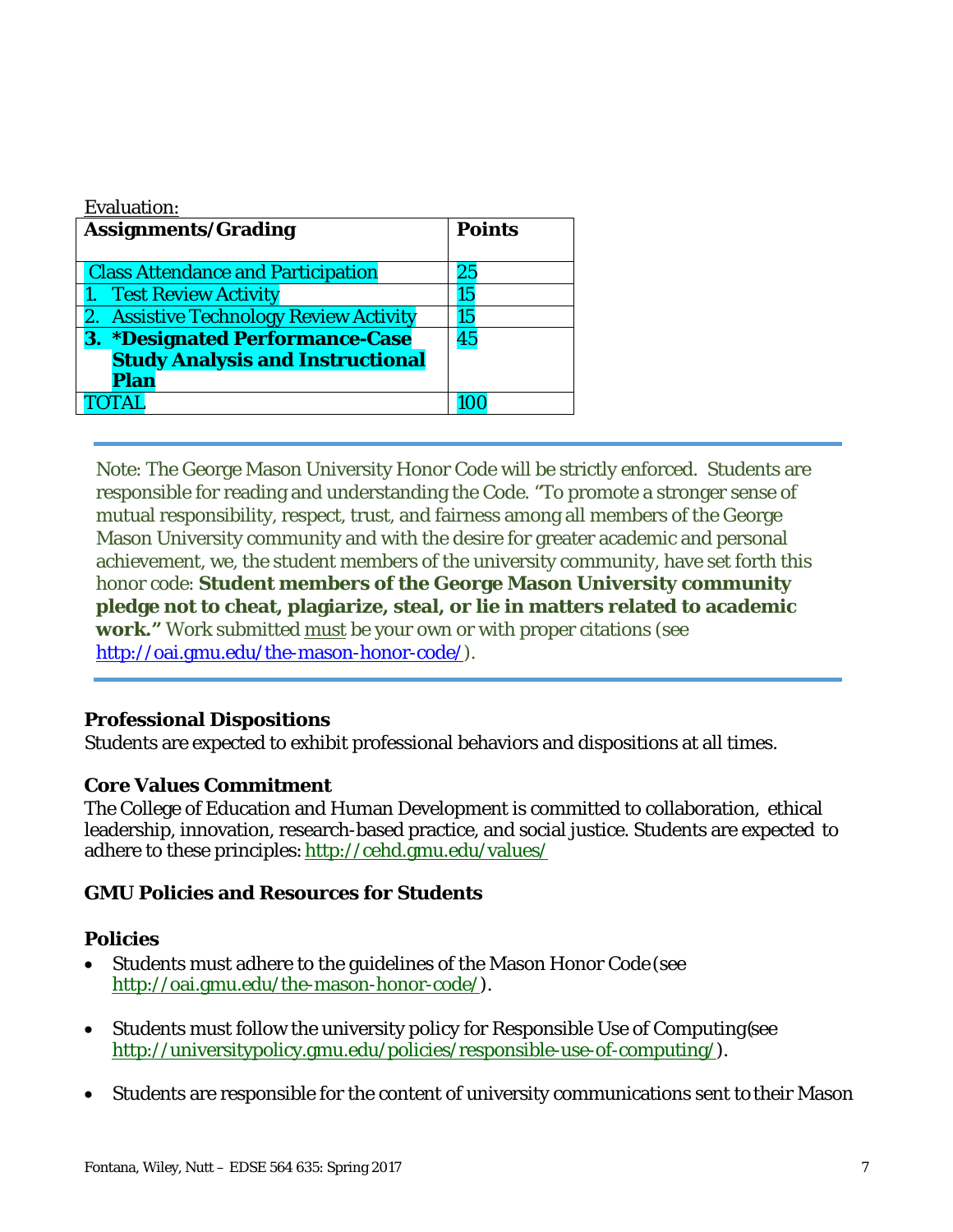email account and are required to activate their account and check it regularly. All communication from the university, college, school, and program will be sent to students **solely** through their Mason email account.

- Students with disabilities who seek accommodations in a course must be registered with George Mason University Disability Services. Approved accommodations will begin at the time the written letter from Disability Services is received by the instructor (see http://ods.gmu.edu/).
- Students must follow the university policy stating that all sound emitting devices shall be silenced during class unless otherwise authorized by the instructor.

# **Campus Resources**

- Support for submission of assignments to Tk20 should be directed to  $\underline{\text{tk20}$ help@gmu.edu or https://cehd.gmu.edu/api/tk20. Questions or concerns regarding use of Blackboard should be directed to http://coursessupport.gmu.edu/.
- The George Mason University Writing Center staff provides a variety of resources and services (e.g., tutoring, workshops, writing guides, handbooks) intended to support students as they work to construct and share knowledge through writing (see http://writingcenter.gmu.edu/).
- The George Mason University Counseling and Psychological Services (CAPS) staff consists of professional counseling and clinical psychologists, social workers, and counselors who offer a wide range of services (e.g., individual and group counseling, workshops and outreach programs) to enhance students' personal experience and academic performance (see http://caps.gmu.edu/).
- The George Mason University Office of Student Support staff helps students negotiate life situations by connecting them with appropriate campus and off-campus resources. Students in need of these services may contact the office by phone (703-993-5376). Concerned students, faculty and staff may also make a referral to express concern for the safety or well-being of a Mason student or the community by going to http://studentsupport.gmu.edu/, and the OSS staff will follow up with the student.

For additional information on the College of Education and Human Development, please visit our website https://cehd.gmu.edu/.

# **Class Schedule**

Note: Faculty reserves the right to alter the schedule as necessary, with notification to students.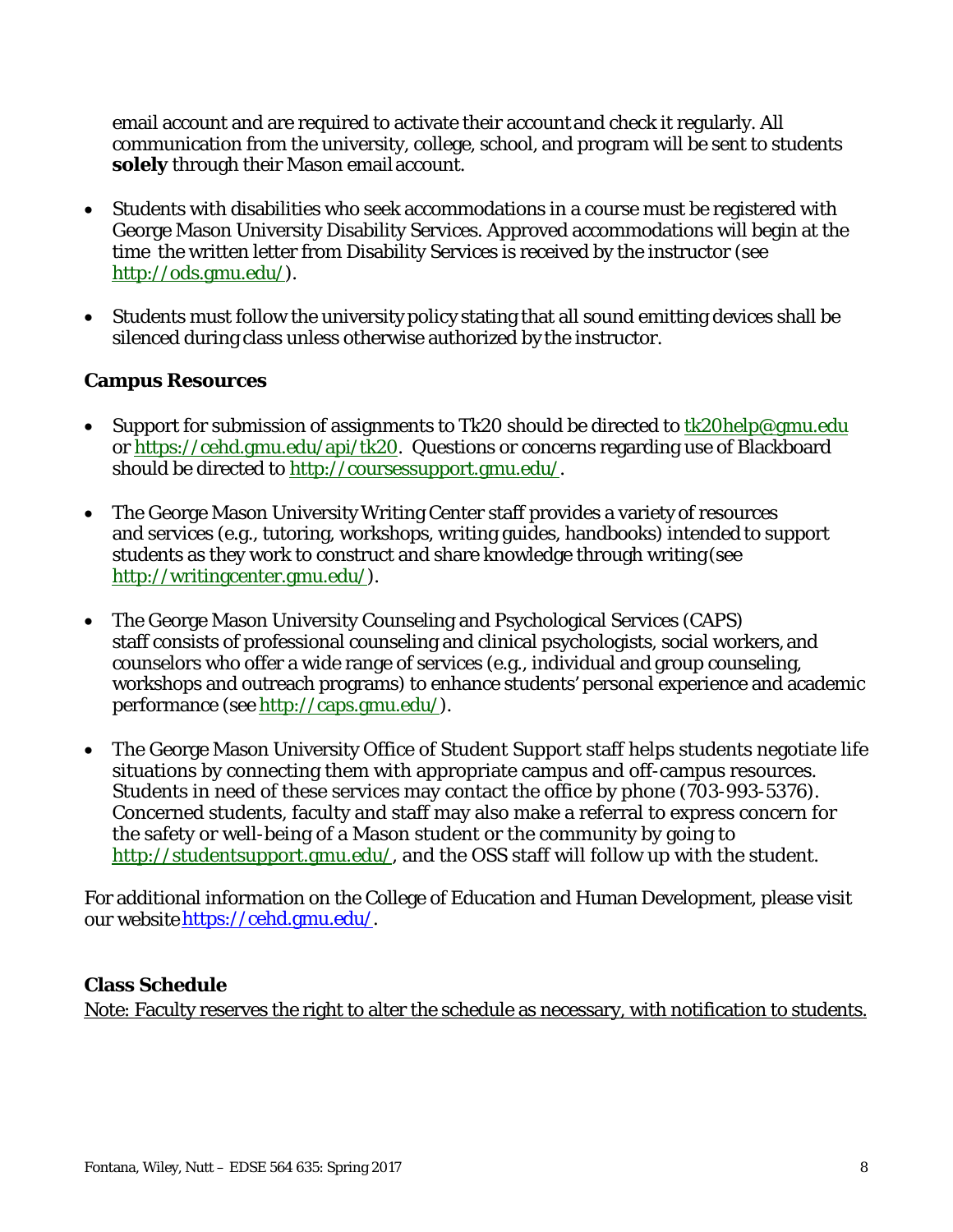| <b>Schedule</b>                                                        |                                                                                                                                                                                                                                                                                                                                                                  |                                                                                                                                                                                                                                                                                                                                                                                 |                 |
|------------------------------------------------------------------------|------------------------------------------------------------------------------------------------------------------------------------------------------------------------------------------------------------------------------------------------------------------------------------------------------------------------------------------------------------------|---------------------------------------------------------------------------------------------------------------------------------------------------------------------------------------------------------------------------------------------------------------------------------------------------------------------------------------------------------------------------------|-----------------|
| Class#                                                                 | Topic(s)                                                                                                                                                                                                                                                                                                                                                         | Readings/Resources                                                                                                                                                                                                                                                                                                                                                              | Assignments due |
| 1<br>2/15<br>LO $1, 2$ ,<br>3, 4                                       | Syllabus review<br>Principles of direct explicit<br>instruction<br>Rationale for multi-sensory, multi-<br>$\bullet$<br>modal instruction<br>Concept of frustration-instructional<br>$\bullet$<br>& independent reading levels<br>Organizing Lessons for Multi-<br>$\bullet$<br>sensory phonics Inst.<br>Introduction to Instructional<br>$\bullet$<br>Assessment | Ferrell & Sherman in Birsh<br>(2011) Chapter 2 Multi-<br>sensory Structured Language<br><b>Instruction</b> . <b>BB</b><br>Magliaro, Lockee & Burton<br>(2005).<br>Direct Instruction Revisited: A<br>Key Model for Instructional<br>Technology. <b>BB</b>                                                                                                                       |                 |
| $\overline{2}$<br>2/22<br>LO 5,6,7                                     | Formal and informal assessments:<br>$\bullet$<br>phonological/phonemic<br>O<br>awareness<br>Spelling<br>O<br>Word recognition<br>O<br>Handwriting<br>$\circ$                                                                                                                                                                                                     | Mather & Wendling (2012)<br>Chapter $5 & 6$<br>Please bring copies of the<br>Assessments you use in your<br>school(this will be organized<br>ahead of class)<br>Please download and bring<br>hard copies of:<br>Critchlow Spanish Verbal<br>Language Scale BB<br><b>CORE Spanish Phonemic</b><br>Awareness test <b>BB</b><br>Gallistel-Ellis Test of<br>Coding Skills <b>BB</b> |                 |
| 3<br>3/1<br>Expand<br>LO 5,6,7<br>LO<br>10,11, 12,<br>13, 15           | Part 1: Scaffolding data-driven<br>multisensory instructional techniques<br>integrating<br>phonological/phonemic<br>awareness& phonics<br>Spelling<br>$\bullet$<br>Word recognition<br>$\bullet$<br>Handwriting                                                                                                                                                  | Mather & Wendling (2012)<br>chapter 7 & 8<br>IES Practice Guide p 1-38.                                                                                                                                                                                                                                                                                                         |                 |
| $\overline{4}$<br>3/8<br>Expand<br>LO 5,6,7<br>LO<br>11, 12, 13,<br>15 | Part 2: Scaffolding data-driven Multi-<br>sensory Instructional techniques<br>integrating<br>Phonological/phonemic awareness<br>$&$ phonics<br>Spelling<br>$\bullet$<br>Word recognition<br>$\bullet$<br>Handwriting                                                                                                                                             | Wolf, B. J. in Birsh (2011)<br>Chapter 7 Teaching<br>Handwriting <b>BB</b><br>Resource:<br>https://www.readinga-<br>z.com/alphabet/letter-<br>formation-practice-sheets/                                                                                                                                                                                                        |                 |
| 5<br>3/15<br>LO $7, 8$                                                 | Assistive Technology to enhance<br>access and learning                                                                                                                                                                                                                                                                                                           | Mather & Wendling Chapter<br>10                                                                                                                                                                                                                                                                                                                                                 |                 |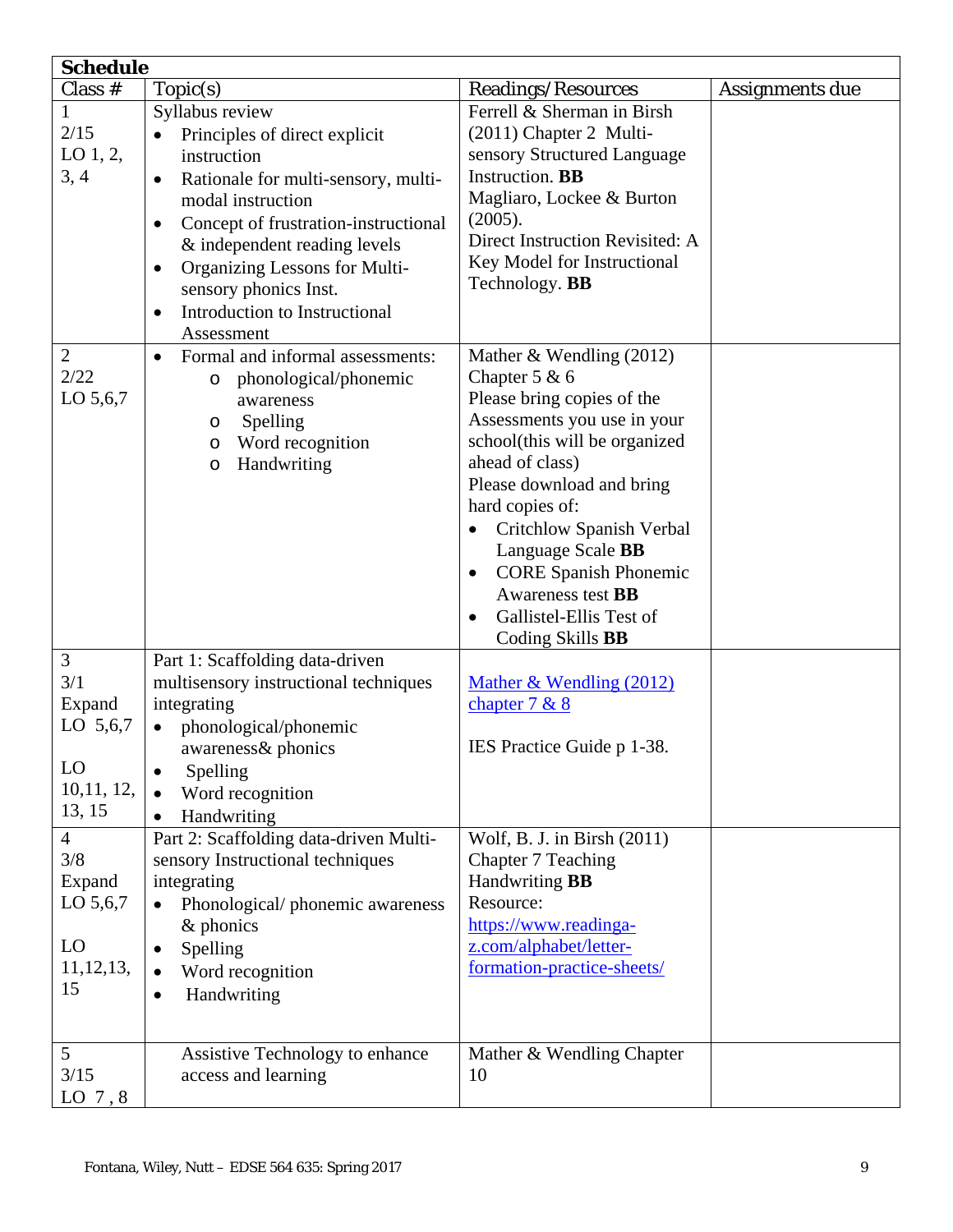| 6<br>3/22<br>$LO 8$ ,<br>16, 17, 18, | Formal and informal assessments:<br>$\bullet$<br>Fluency<br>$\circ$<br>Vocabulary knowledge<br>$\circ$<br>Comprehension<br>O | Mather & Wendling $(2012)$<br>Review Chapter 6 section on<br>fluency | <b>Assistive technology</b><br><b>Review Due</b> |
|--------------------------------------|------------------------------------------------------------------------------------------------------------------------------|----------------------------------------------------------------------|--------------------------------------------------|
| 7                                    | Multi-sensory & other                                                                                                        | Mather & Wendling (2012)                                             |                                                  |
| 3/29                                 | Instructional techniques vocabulary                                                                                          | chapter 9                                                            |                                                  |
| LO                                   | knowledge, spelling, fluency,                                                                                                | Palumbo & Willcutt in                                                |                                                  |
| 18, 19, 20,                          | comprehension                                                                                                                | Samuels $&$ Farstrup (2006)                                          |                                                  |
| 21, 22, 23,                          |                                                                                                                              | Perspectives on Fluency ELLS                                         |                                                  |
|                                      |                                                                                                                              | and Students with Dyslexia                                           |                                                  |
|                                      |                                                                                                                              | <b>BB</b>                                                            |                                                  |
| 8                                    | Multi-sensory & other Instructional                                                                                          | <b>TBD</b>                                                           |                                                  |
| 4/5                                  | techniques vocabulary knowledge,                                                                                             |                                                                      |                                                  |
|                                      | spelling, fluency $\&$ comprehension                                                                                         |                                                                      |                                                  |
| LO                                   |                                                                                                                              |                                                                      |                                                  |
| 18, 19, 20,                          |                                                                                                                              |                                                                      |                                                  |
| 21, 22, 23,                          |                                                                                                                              |                                                                      |                                                  |
|                                      |                                                                                                                              | <b>Spring Break No Class</b>                                         |                                                  |
| 9                                    |                                                                                                                              |                                                                      |                                                  |
| 4/19                                 |                                                                                                                              |                                                                      |                                                  |
| LO                                   |                                                                                                                              |                                                                      |                                                  |

# **Assessment Rubric(s)**

### **\*DESIGNATED PERFORMANCE-BASED ASSESSMENT**

| <b>EXCEEDS</b>     | <b>MEETS</b>       | <b>DOES NOT MEET</b> |
|--------------------|--------------------|----------------------|
| <b>EXPECTATION</b> | <b>EXPECTATION</b> | <b>EXPECTATION</b>   |
|                    |                    |                      |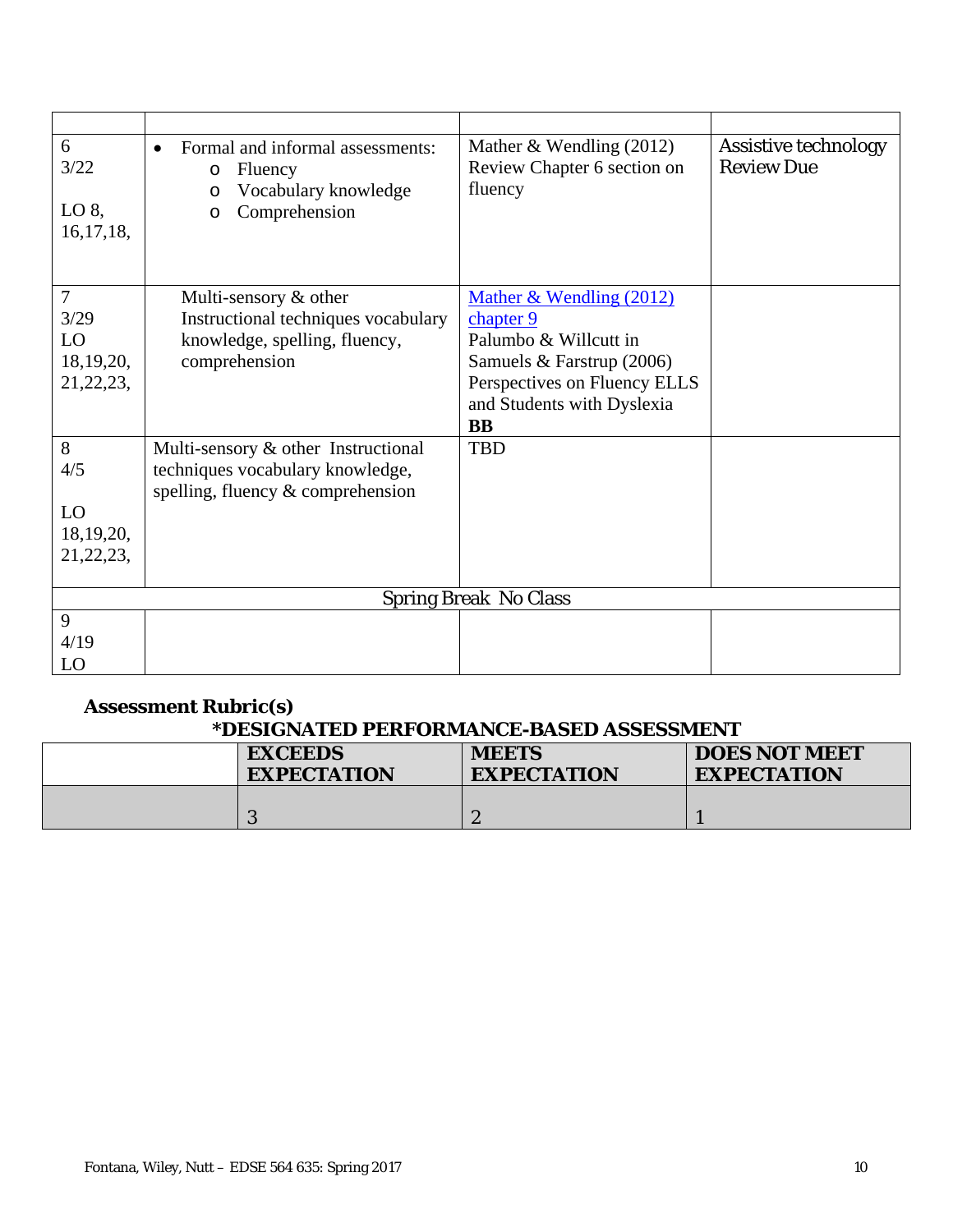|                                                                                                                                                                                                                                                                                                                     | <b>EXCEEDS</b><br><b>EXPECTATION</b>                                                                                                                                                                                                       | <b>MEETS</b><br><b>EXPECTATION</b>                                                                                                                                   | <b>DOES NOT MEET</b><br><b>EXPECTATION</b>                                                                                                                                                                                |
|---------------------------------------------------------------------------------------------------------------------------------------------------------------------------------------------------------------------------------------------------------------------------------------------------------------------|--------------------------------------------------------------------------------------------------------------------------------------------------------------------------------------------------------------------------------------------|----------------------------------------------------------------------------------------------------------------------------------------------------------------------|---------------------------------------------------------------------------------------------------------------------------------------------------------------------------------------------------------------------------|
|                                                                                                                                                                                                                                                                                                                     | 3                                                                                                                                                                                                                                          | $\overline{2}$                                                                                                                                                       |                                                                                                                                                                                                                           |
| Provide an overall<br>summary of the<br>student's<br>performance based<br>on assessments<br>provided. Provide a<br>comparison to<br>expectations for<br>grade level for each<br>area assessed, and<br>then elaborate on any<br>strengths and/or<br>particular<br>weaknesses the<br>student may have.<br>$(IDA\,D5)$ | Candidate writes report<br>that clearly and<br>accurately summarizes a<br>student's current skills<br>in phonology, phonics<br>and word recognition,<br>and fluency AND<br>includes educational<br>implications of current<br>performance. | Candidate writes report<br>that clearly and<br>accurately summarizes a<br>student's current skills<br>in phonology, phonics<br>and word recognition,<br>and fluency. | Candidate writes report<br>that is NOT ACCURATE<br>in summarizing<br>student's current skills<br>OR does not include one<br>or more of the following<br>areas: phonology,<br>phonics and word<br>recognition, or fluency. |
| <b>Make</b><br>recommendations for<br>individualized<br>instruction based on<br>each area of<br>weakness identified<br>from the<br>assessments. (IDA<br>D <sub>6</sub> )                                                                                                                                            | <b>Candidate writes</b><br>appropriate, specific<br>recommendations for<br>instruction and<br>educational<br>programming based on<br>assessment data<br>Candidate provides data-<br>based rationale for each<br>recommendation.            | <b>Candidate writes</b><br>appropriate, specific<br>recommendations for<br>instruction and<br>educational<br>programming based on<br>assessment data.                | <b>Candidate writes</b><br>inappropriate OR<br>irrelevant OR general<br>recommendations for<br>instruction and<br>educational<br>programming based on<br>assessment data.                                                 |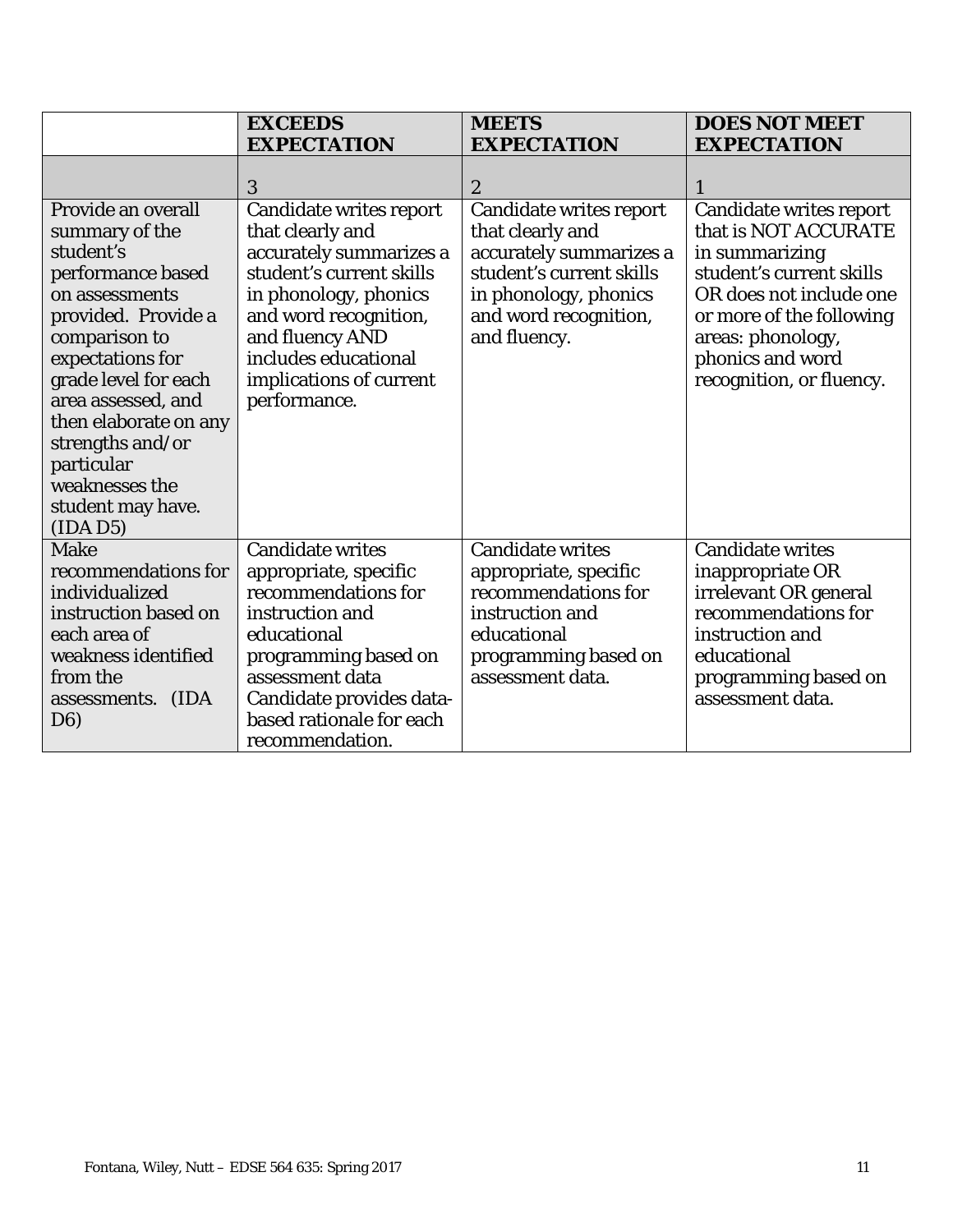|                                  | <b>EXCEEDS</b><br><b>EXPECTATION</b>                                                                                                                                                                                                                                                                                                                                                                                                                                                                                                                                       | <b>MEETS</b><br><b>EXPECTATION</b>                                                                                                                                                                                                                                                                                                                                                                                                                                                                                                 | <b>DOES NOT MEET</b><br><b>EXPECTATION</b>                                                                                                                                                                                                                                                                                                                                                                                                                                                                                                                                                    |
|----------------------------------|----------------------------------------------------------------------------------------------------------------------------------------------------------------------------------------------------------------------------------------------------------------------------------------------------------------------------------------------------------------------------------------------------------------------------------------------------------------------------------------------------------------------------------------------------------------------------|------------------------------------------------------------------------------------------------------------------------------------------------------------------------------------------------------------------------------------------------------------------------------------------------------------------------------------------------------------------------------------------------------------------------------------------------------------------------------------------------------------------------------------|-----------------------------------------------------------------------------------------------------------------------------------------------------------------------------------------------------------------------------------------------------------------------------------------------------------------------------------------------------------------------------------------------------------------------------------------------------------------------------------------------------------------------------------------------------------------------------------------------|
| Design three<br>complete lesson  | 3<br>Candidate designs a<br>lesson that includes:                                                                                                                                                                                                                                                                                                                                                                                                                                                                                                                          | $\boldsymbol{2}$<br>Candidate designs a<br>lesson that includes:                                                                                                                                                                                                                                                                                                                                                                                                                                                                   | Candidate designs a<br>lesson that includes:                                                                                                                                                                                                                                                                                                                                                                                                                                                                                                                                                  |
| plans (phonology)<br>$(E-1:1-4)$ | <b>Explicitly stated goal</b><br>$\bullet$<br>for the activity with<br>link to data<br><b>Activities that match</b><br>a student's<br>developmental level<br>of phonological skill<br>with justification.<br><b>Activities that</b><br>$\bullet$<br>identify, match,<br>blend, segment,<br>substitute, and delete<br>sounds.<br><b>Activities to teach</b><br>$\bullet$<br>articulatory features<br>of phonemes and<br>words with link to<br>data.<br><b>Choices of minimally</b><br>contrasting pairs of<br>sounds and words<br>Manipulative<br>materials and<br>movement | <b>Explicitly stated goal</b><br>$\bullet$<br>for the activity<br><b>Activities that match</b><br>$\bullet$<br>a student's<br>developmental level<br>of phonological skill.<br><b>Activities that</b><br>$\bullet$<br>identify, match,<br>blend, segment,<br>substitute, and delete<br>sounds.<br>Activities to teach<br>$\bullet$<br>articulatory features<br>of phonemes and<br>words<br>Choices of minimally<br>$\bullet$<br>contrasting pairs of<br>sounds and words<br>Manipulative<br>$\bullet$<br>materials and<br>movement | NO Explicitly stated<br>$\bullet$<br>goal for the activity<br><b>Activities that DO</b><br>$\bullet$<br>NOT match a<br>student's<br>developmental level<br>of phonological skill.<br><b>Activities that</b><br>$\bullet$<br>identify, match,<br>blend, segment,<br>substitute, OR delete<br>sounds.<br><b>NO Activities OR</b><br>$\bullet$<br>activities that are<br>unclear to teach<br>articulatory features<br>of phonemes and<br>words<br><b>Choices of</b><br>$\bullet$<br>contrasting pairs of<br>sounds and words<br><b>NO Manipulative</b><br>$\bullet$<br>materials and<br>movement |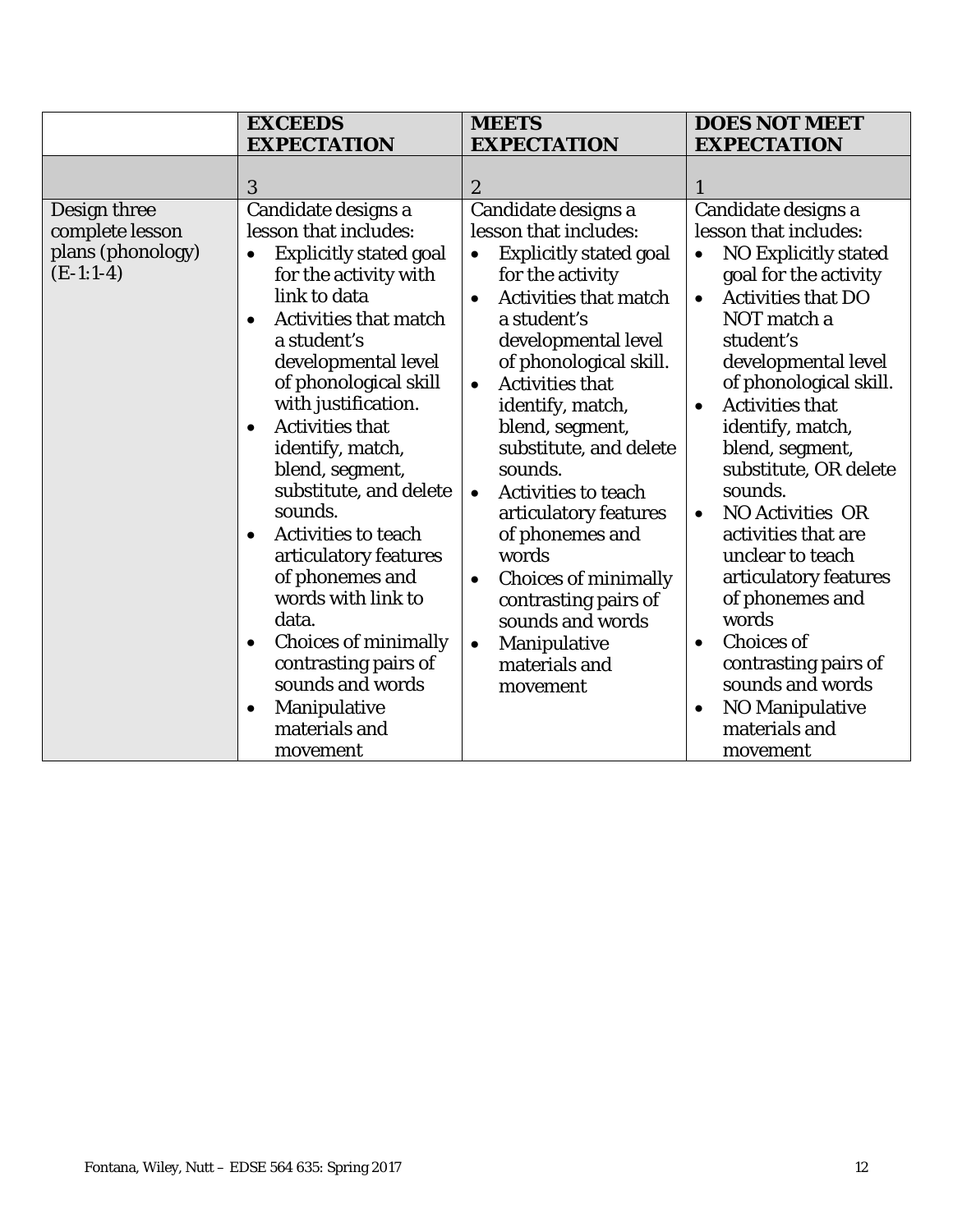|                                                       | <b>EXCEEDS</b>                                                                                                                                                                                                                                                                                                                                              | <b>MEETS</b>                                                                                                                                                                                                                                                                                                                                | <b>DOES NOT MEET</b>                                                                                                                                                                                                                                                                                                                                              |
|-------------------------------------------------------|-------------------------------------------------------------------------------------------------------------------------------------------------------------------------------------------------------------------------------------------------------------------------------------------------------------------------------------------------------------|---------------------------------------------------------------------------------------------------------------------------------------------------------------------------------------------------------------------------------------------------------------------------------------------------------------------------------------------|-------------------------------------------------------------------------------------------------------------------------------------------------------------------------------------------------------------------------------------------------------------------------------------------------------------------------------------------------------------------|
| Design three<br>complete lesson<br>plans (phonics and | <b>EXPECTATION</b><br>3<br>Candidate designs a<br>lesson that includes:<br><b>Explicitly and</b><br>$\bullet$                                                                                                                                                                                                                                               | <b>EXPECTATION</b><br>$\boldsymbol{2}$<br>Candidate designs a<br>lesson that includes:<br><b>Explicitly and</b><br>$\bullet$                                                                                                                                                                                                                | <b>EXPECTATION</b><br>Candidate designs a<br>lesson that includes any<br>of the following:                                                                                                                                                                                                                                                                        |
| word recognition)<br>$(IDA E-2: 2-4)$                 | effectively<br>teaching concepts<br>of word<br>recognition and<br>phonics AND<br>links to student<br>data<br>Simultaneous use<br>of two or three<br>learning<br>modalities<br>All steps in a<br>$\bullet$<br>decoding lesson,<br>including single-<br>word reading and<br>connected text<br><b>AND</b> describes<br>cumulative<br>progression of<br>skills. | effectively<br>teaching concepts<br>of word<br>recognition and<br>phonics that<br>applies to single<br>words, phrases,<br>and connected<br>text<br>Simultaneous use<br>$\bullet$<br>of two or three<br>learning<br>modalities<br>All steps in a<br>$\bullet$<br>decoding lesson,<br>including single-<br>word reading and<br>connected text | <b>DOES NOT</b><br><b>Explicitly and</b><br>effectively<br>teaching concepts<br>of word<br>recognition and<br>phonics that<br>applies to ONLY<br>single words,<br>phrases, OR<br>connected text<br>Simultaneous use<br>of ONLY ONE<br>learning modality<br>Incomplete steps<br>in a decoding<br>lesson, including<br>single-word<br>reading and<br>connected text |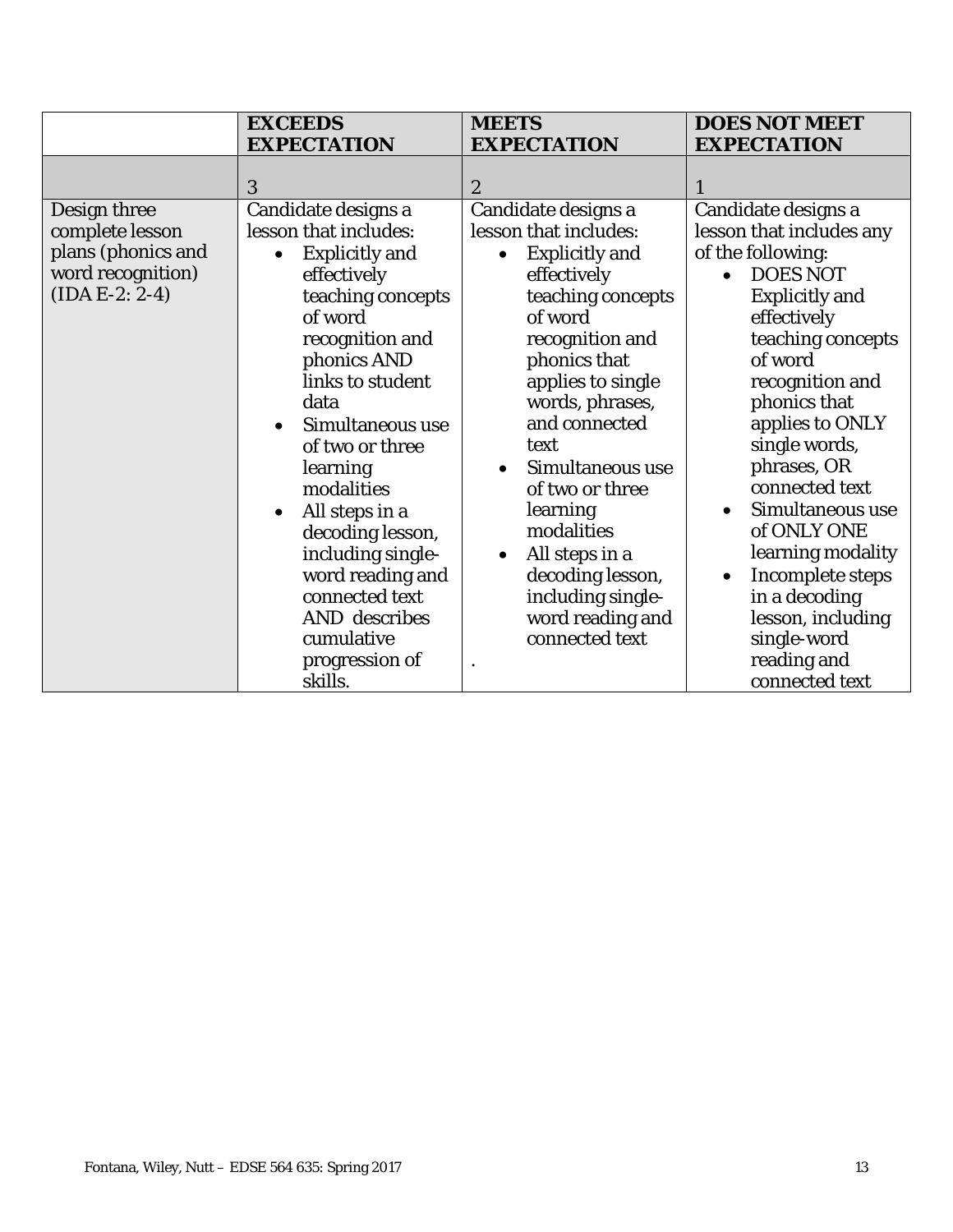|                                                                                                  | <b>EXCEEDS</b><br><b>EXPECTATION</b>                                                                                                                                                                                                                                                                                                                                                                                                                                | <b>MEETS</b><br><b>EXPECTATION</b>                                                                                                                                                                                                                                                                                          | <b>DOES NOT MEET</b><br><b>EXPECTATION</b>                                                                                                                                                                                                                                                                                                                                                              |
|--------------------------------------------------------------------------------------------------|---------------------------------------------------------------------------------------------------------------------------------------------------------------------------------------------------------------------------------------------------------------------------------------------------------------------------------------------------------------------------------------------------------------------------------------------------------------------|-----------------------------------------------------------------------------------------------------------------------------------------------------------------------------------------------------------------------------------------------------------------------------------------------------------------------------|---------------------------------------------------------------------------------------------------------------------------------------------------------------------------------------------------------------------------------------------------------------------------------------------------------------------------------------------------------------------------------------------------------|
|                                                                                                  | 3                                                                                                                                                                                                                                                                                                                                                                                                                                                                   | $\boldsymbol{2}$                                                                                                                                                                                                                                                                                                            |                                                                                                                                                                                                                                                                                                                                                                                                         |
| Design three<br>complete lessons<br>(fluency) (IDA $E-6$ :<br>2)                                 | Candidate designs a<br>lesson that<br><b>Incorporates</b><br>$\bullet$<br>fluency-building<br>activities into<br>instruction at<br>sub-word and<br>word levels AND<br>links choices to<br>general<br>curriculum needs.<br>Uses variety of<br>$\bullet$<br>techniques to<br>build fluency<br><b>AND</b> justifies<br>choice with<br>student data.<br><b>Includes</b><br>appropriate level<br>of texts for<br>fluency building<br>AND justifies with<br>student data. | Candidate designs a<br>lesson that<br><b>Incorporates</b><br>$\bullet$<br>fluency-building<br>activities into<br>instruction at<br>sub-word and<br>word levels.<br>Uses variety of<br>$\bullet$<br>techniques to<br>build fluency.<br><b>Includes</b><br>$\bullet$<br>appropriate level<br>of texts for<br>fluency building | Candidate designs a<br>lesson that<br><b>Incorporates</b><br>$\bullet$<br>fluency-building<br>activities into<br>instruction at<br><b>ONLY</b> the sub-<br>word OR word<br>levels.<br><b>Uses ONLY ONE</b><br>techniques to<br>build fluency OR<br>uses a technique<br>that is NOT<br>research-based.<br><b>Includes</b><br>$\bullet$<br>inappropriate<br>level of texts for<br>fluency building        |
| Describe use of<br>informal assessment<br>measures to monitor<br>the progress of the<br>student. | Candidate describes a<br>progress monitoring<br>plan that includes:<br>Description and<br>examples of<br>probes<br>Description of<br>٠<br>procedures<br><b>Identification of</b><br>$\bullet$<br>frequency of<br>assessment<br><b>Identification of</b><br>$\bullet$<br>how would make<br>instructional<br>decisions based<br>on data<br><b>Rationale for</b><br>decision making<br>rules                                                                           | Candidate describes a<br>progress monitoring<br>plan that includes:<br>Description of<br>probes<br>Description of<br>procedures<br><b>Identification of</b><br>frequency of<br>assessment<br><b>Identification of</b><br>$\bullet$<br>how would make<br>instructional<br>decisions based<br>on data.                        | Candidate describes a<br>progress monitoring<br>plan that either DOES<br>NOT include any of the<br>following OR items are<br>not linked to<br>instructional objectives:<br>Description of<br>$\bullet$<br>probes<br>Description of<br>procedures<br><b>Identification of</b><br>frequency of<br>assessment<br><b>Identification of</b><br>how would make<br>instructional<br>decisions based<br>on data |